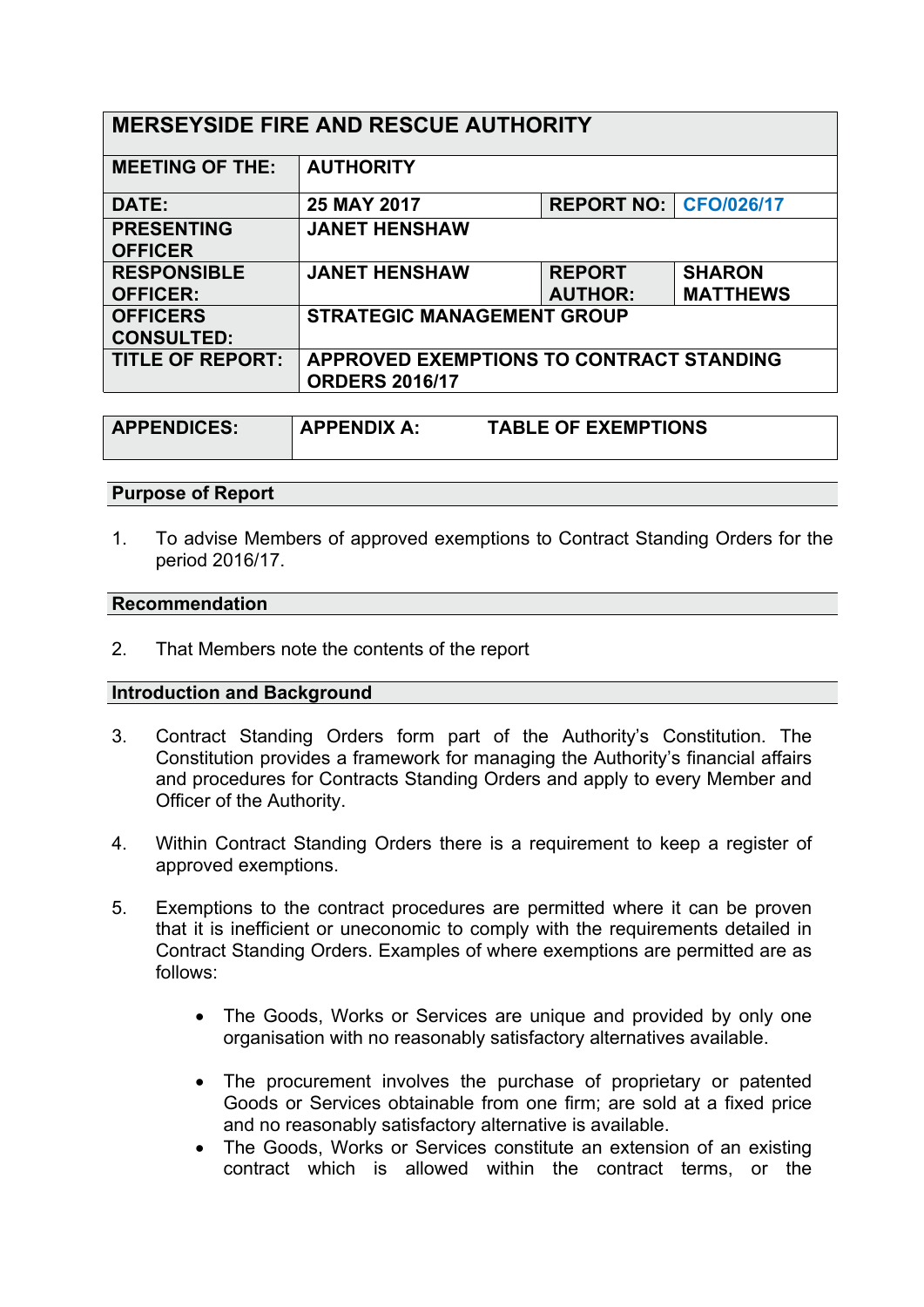Goods/Materials, Works or Services consist of repairs to, or the supply of parts for, existing proprietary plant or equipment and/or where the initial contract value or specification is not fundamentally changed or increased.

- That new Works or Services are required which are a repetition of Works or Services carried out under an original contract.
- That Goods are required as a partial replacement for, or addition to, existing Goods or installations and obtaining them from another source would result in issues with compatibility or disproportionate technical difficulties in operation or maintenance.
- Tenders are invited on behalf of any consortium or collaboration, of which MFRA is an identified member, in accordance with any method adopted by that body. Where however, an MFRA officer invites tenders on behalf of the consortium the receipt, opening and acceptance of tenders must comply with the MFRA Financial Regulations and Financial Procedure Rules or any overriding National or European Union legislation.
- The Goods, Works or Services are of a sensitive nature (such as security) where publication of the tender documents would constitute a security breach and undermine the effectiveness of the final product.
- 6. No exemptions can be granted which would result in a breach of European or UK law.
- 7. This report provides the detail in respect of all approved exemption requested for the period 01.04.16 – 31.03.17.
- 8. A total of 101 exemptions with a combined value of £1,132.066.20 were approved in this period.
- 9. Table 1 below summarises the main reasons for these approvals, with a detail analysis at Appendix A.

| Table 1                                           |                     |
|---------------------------------------------------|---------------------|
| Reason for exemption                              | Cumulative value of |
|                                                   | exemptions $(E)$    |
| Contract extension beyond original scope          | £229,675.00         |
| Direct award (no reasonable alternatives          | £676,203.44         |
| available)                                        |                     |
| New works or services which are a repetition      | £23,074.78          |
| under an original contract                        |                     |
| Other                                             | £141,873.00         |
| Partial replacement of addition to existing goods | £55,740.00          |
| or installation                                   |                     |
| Proprietary or patented goods                     | £5,500.00           |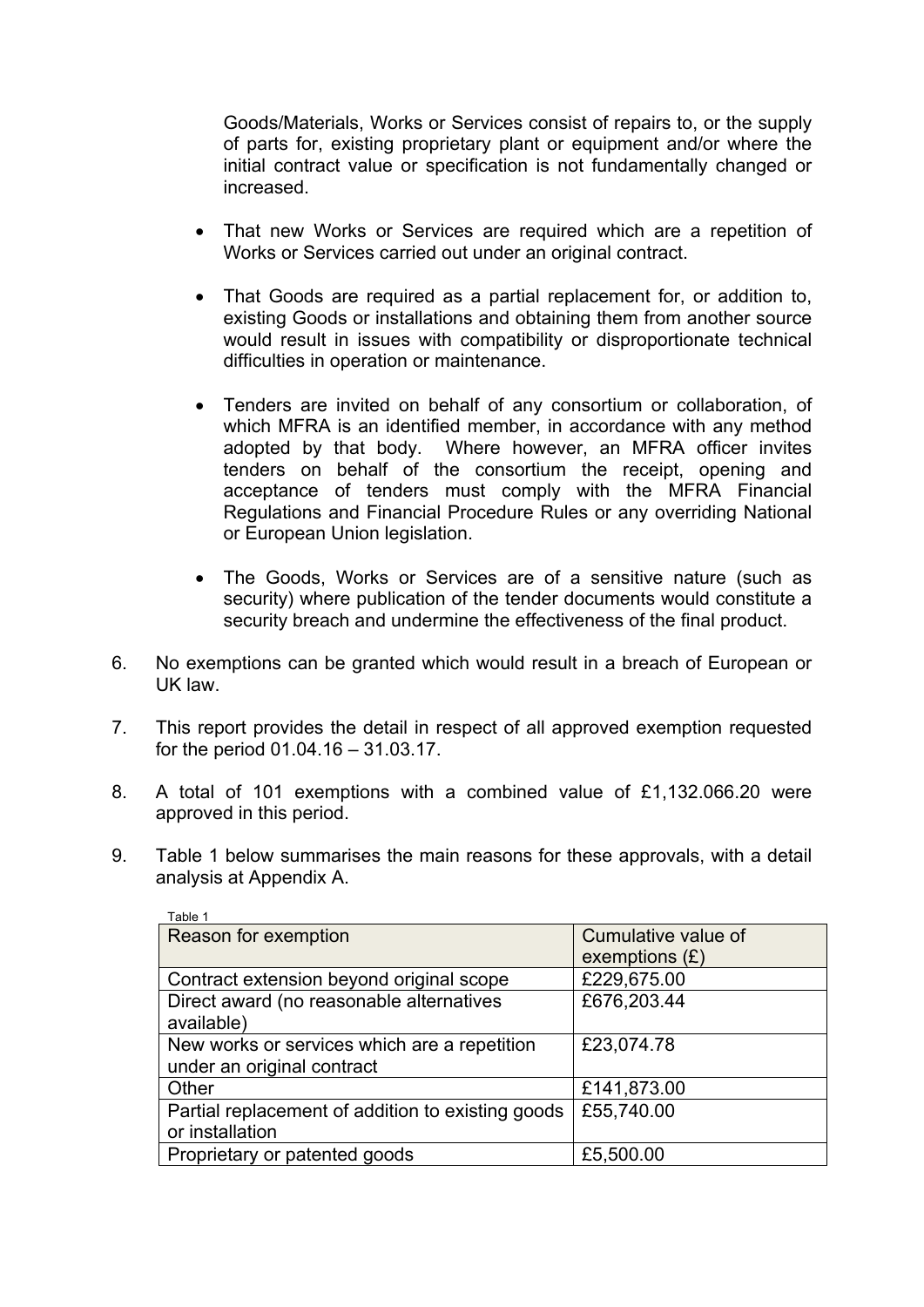10. An analysis of the data identifies which areas of the business had exemption requests approved in the period (Table 2 refers).

| exemptions<br>0026 : Training & Development Academy<br>6<br>0060 : Operational Preparedness<br>1<br>0061 : Ops Appliances & Equipment Stores<br>$\overline{4}$<br>$\overline{2}$<br>0063: Ops Planning<br>0076 : Estates<br>6<br>0085 : Information Technology<br>$\overline{1}$<br>0086 : Workshops<br>23<br>0087 : Water Section<br>$\overline{1}$<br>0093 : Corporate Communications<br>$\overline{2}$<br>0100 : Stores FSHQ<br>$\overline{1}$<br>0110 : Finance Departments<br>1<br>1<br>0104 : Community Prevention<br>0111 : People and Organisational Development<br>$\overline{1}$<br>0116 : Occupational Health<br>$\overline{2}$<br>0117 : Strategy and Performance<br>$\overline{2}$<br>1<br>0121 : Operational Response<br>12<br>0127 : Organisational Development<br>0131 : Insurance<br>1<br>1<br>0133 : Fire Support Network<br>0137 : Princes Trust<br>1<br>1<br>0147 : National Resilience Assurance<br>1<br>0185 : Community Prevention Youth Activity<br>0189 : National SOP Team<br>1<br>0190: Catering<br>6<br>0209 : Legal<br>1<br>0221 : National Resilience (in house)<br>$\overline{2}$<br>0232 : TDA Commercial<br>1<br>0244 : Firelink<br>1<br>0278 : National Resilience (asset refresh)<br>$\overline{2}$<br>1020 : Democratic Representation<br>1<br>2001 : National Resilience (asset refresh admin)<br>$\overline{2}$<br>2003 : National Resilience HVP<br>$\overline{4}$<br>2008 : National Resilience ISAR<br>6 | Table 2                                  |                    |
|---------------------------------------------------------------------------------------------------------------------------------------------------------------------------------------------------------------------------------------------------------------------------------------------------------------------------------------------------------------------------------------------------------------------------------------------------------------------------------------------------------------------------------------------------------------------------------------------------------------------------------------------------------------------------------------------------------------------------------------------------------------------------------------------------------------------------------------------------------------------------------------------------------------------------------------------------------------------------------------------------------------------------------------------------------------------------------------------------------------------------------------------------------------------------------------------------------------------------------------------------------------------------------------------------------------------------------------------------------------------------------------------------------------------------------------------------|------------------------------------------|--------------------|
|                                                                                                                                                                                                                                                                                                                                                                                                                                                                                                                                                                                                                                                                                                                                                                                                                                                                                                                                                                                                                                                                                                                                                                                                                                                                                                                                                                                                                                                   | Department                               | Number of approved |
|                                                                                                                                                                                                                                                                                                                                                                                                                                                                                                                                                                                                                                                                                                                                                                                                                                                                                                                                                                                                                                                                                                                                                                                                                                                                                                                                                                                                                                                   |                                          |                    |
|                                                                                                                                                                                                                                                                                                                                                                                                                                                                                                                                                                                                                                                                                                                                                                                                                                                                                                                                                                                                                                                                                                                                                                                                                                                                                                                                                                                                                                                   |                                          |                    |
|                                                                                                                                                                                                                                                                                                                                                                                                                                                                                                                                                                                                                                                                                                                                                                                                                                                                                                                                                                                                                                                                                                                                                                                                                                                                                                                                                                                                                                                   |                                          |                    |
|                                                                                                                                                                                                                                                                                                                                                                                                                                                                                                                                                                                                                                                                                                                                                                                                                                                                                                                                                                                                                                                                                                                                                                                                                                                                                                                                                                                                                                                   |                                          |                    |
|                                                                                                                                                                                                                                                                                                                                                                                                                                                                                                                                                                                                                                                                                                                                                                                                                                                                                                                                                                                                                                                                                                                                                                                                                                                                                                                                                                                                                                                   |                                          |                    |
|                                                                                                                                                                                                                                                                                                                                                                                                                                                                                                                                                                                                                                                                                                                                                                                                                                                                                                                                                                                                                                                                                                                                                                                                                                                                                                                                                                                                                                                   |                                          |                    |
|                                                                                                                                                                                                                                                                                                                                                                                                                                                                                                                                                                                                                                                                                                                                                                                                                                                                                                                                                                                                                                                                                                                                                                                                                                                                                                                                                                                                                                                   |                                          |                    |
|                                                                                                                                                                                                                                                                                                                                                                                                                                                                                                                                                                                                                                                                                                                                                                                                                                                                                                                                                                                                                                                                                                                                                                                                                                                                                                                                                                                                                                                   |                                          |                    |
|                                                                                                                                                                                                                                                                                                                                                                                                                                                                                                                                                                                                                                                                                                                                                                                                                                                                                                                                                                                                                                                                                                                                                                                                                                                                                                                                                                                                                                                   |                                          |                    |
|                                                                                                                                                                                                                                                                                                                                                                                                                                                                                                                                                                                                                                                                                                                                                                                                                                                                                                                                                                                                                                                                                                                                                                                                                                                                                                                                                                                                                                                   |                                          |                    |
|                                                                                                                                                                                                                                                                                                                                                                                                                                                                                                                                                                                                                                                                                                                                                                                                                                                                                                                                                                                                                                                                                                                                                                                                                                                                                                                                                                                                                                                   |                                          |                    |
|                                                                                                                                                                                                                                                                                                                                                                                                                                                                                                                                                                                                                                                                                                                                                                                                                                                                                                                                                                                                                                                                                                                                                                                                                                                                                                                                                                                                                                                   |                                          |                    |
|                                                                                                                                                                                                                                                                                                                                                                                                                                                                                                                                                                                                                                                                                                                                                                                                                                                                                                                                                                                                                                                                                                                                                                                                                                                                                                                                                                                                                                                   |                                          |                    |
|                                                                                                                                                                                                                                                                                                                                                                                                                                                                                                                                                                                                                                                                                                                                                                                                                                                                                                                                                                                                                                                                                                                                                                                                                                                                                                                                                                                                                                                   |                                          |                    |
|                                                                                                                                                                                                                                                                                                                                                                                                                                                                                                                                                                                                                                                                                                                                                                                                                                                                                                                                                                                                                                                                                                                                                                                                                                                                                                                                                                                                                                                   |                                          |                    |
|                                                                                                                                                                                                                                                                                                                                                                                                                                                                                                                                                                                                                                                                                                                                                                                                                                                                                                                                                                                                                                                                                                                                                                                                                                                                                                                                                                                                                                                   |                                          |                    |
|                                                                                                                                                                                                                                                                                                                                                                                                                                                                                                                                                                                                                                                                                                                                                                                                                                                                                                                                                                                                                                                                                                                                                                                                                                                                                                                                                                                                                                                   |                                          |                    |
|                                                                                                                                                                                                                                                                                                                                                                                                                                                                                                                                                                                                                                                                                                                                                                                                                                                                                                                                                                                                                                                                                                                                                                                                                                                                                                                                                                                                                                                   |                                          |                    |
|                                                                                                                                                                                                                                                                                                                                                                                                                                                                                                                                                                                                                                                                                                                                                                                                                                                                                                                                                                                                                                                                                                                                                                                                                                                                                                                                                                                                                                                   |                                          |                    |
|                                                                                                                                                                                                                                                                                                                                                                                                                                                                                                                                                                                                                                                                                                                                                                                                                                                                                                                                                                                                                                                                                                                                                                                                                                                                                                                                                                                                                                                   |                                          |                    |
|                                                                                                                                                                                                                                                                                                                                                                                                                                                                                                                                                                                                                                                                                                                                                                                                                                                                                                                                                                                                                                                                                                                                                                                                                                                                                                                                                                                                                                                   |                                          |                    |
|                                                                                                                                                                                                                                                                                                                                                                                                                                                                                                                                                                                                                                                                                                                                                                                                                                                                                                                                                                                                                                                                                                                                                                                                                                                                                                                                                                                                                                                   |                                          |                    |
|                                                                                                                                                                                                                                                                                                                                                                                                                                                                                                                                                                                                                                                                                                                                                                                                                                                                                                                                                                                                                                                                                                                                                                                                                                                                                                                                                                                                                                                   |                                          |                    |
|                                                                                                                                                                                                                                                                                                                                                                                                                                                                                                                                                                                                                                                                                                                                                                                                                                                                                                                                                                                                                                                                                                                                                                                                                                                                                                                                                                                                                                                   |                                          |                    |
|                                                                                                                                                                                                                                                                                                                                                                                                                                                                                                                                                                                                                                                                                                                                                                                                                                                                                                                                                                                                                                                                                                                                                                                                                                                                                                                                                                                                                                                   |                                          |                    |
|                                                                                                                                                                                                                                                                                                                                                                                                                                                                                                                                                                                                                                                                                                                                                                                                                                                                                                                                                                                                                                                                                                                                                                                                                                                                                                                                                                                                                                                   |                                          |                    |
|                                                                                                                                                                                                                                                                                                                                                                                                                                                                                                                                                                                                                                                                                                                                                                                                                                                                                                                                                                                                                                                                                                                                                                                                                                                                                                                                                                                                                                                   |                                          |                    |
|                                                                                                                                                                                                                                                                                                                                                                                                                                                                                                                                                                                                                                                                                                                                                                                                                                                                                                                                                                                                                                                                                                                                                                                                                                                                                                                                                                                                                                                   |                                          |                    |
|                                                                                                                                                                                                                                                                                                                                                                                                                                                                                                                                                                                                                                                                                                                                                                                                                                                                                                                                                                                                                                                                                                                                                                                                                                                                                                                                                                                                                                                   |                                          |                    |
|                                                                                                                                                                                                                                                                                                                                                                                                                                                                                                                                                                                                                                                                                                                                                                                                                                                                                                                                                                                                                                                                                                                                                                                                                                                                                                                                                                                                                                                   |                                          |                    |
|                                                                                                                                                                                                                                                                                                                                                                                                                                                                                                                                                                                                                                                                                                                                                                                                                                                                                                                                                                                                                                                                                                                                                                                                                                                                                                                                                                                                                                                   |                                          |                    |
|                                                                                                                                                                                                                                                                                                                                                                                                                                                                                                                                                                                                                                                                                                                                                                                                                                                                                                                                                                                                                                                                                                                                                                                                                                                                                                                                                                                                                                                   |                                          |                    |
|                                                                                                                                                                                                                                                                                                                                                                                                                                                                                                                                                                                                                                                                                                                                                                                                                                                                                                                                                                                                                                                                                                                                                                                                                                                                                                                                                                                                                                                   |                                          |                    |
|                                                                                                                                                                                                                                                                                                                                                                                                                                                                                                                                                                                                                                                                                                                                                                                                                                                                                                                                                                                                                                                                                                                                                                                                                                                                                                                                                                                                                                                   |                                          |                    |
|                                                                                                                                                                                                                                                                                                                                                                                                                                                                                                                                                                                                                                                                                                                                                                                                                                                                                                                                                                                                                                                                                                                                                                                                                                                                                                                                                                                                                                                   | 2010 : National Resilience - EU Exercise | $\overline{2}$     |

11. With respect to the areas with the highest number of approved exemptions, Procurement are working with departments to reduce these over the forthcoming 12 months. Members should note however that the figures for this year represent a slight improvement on last year.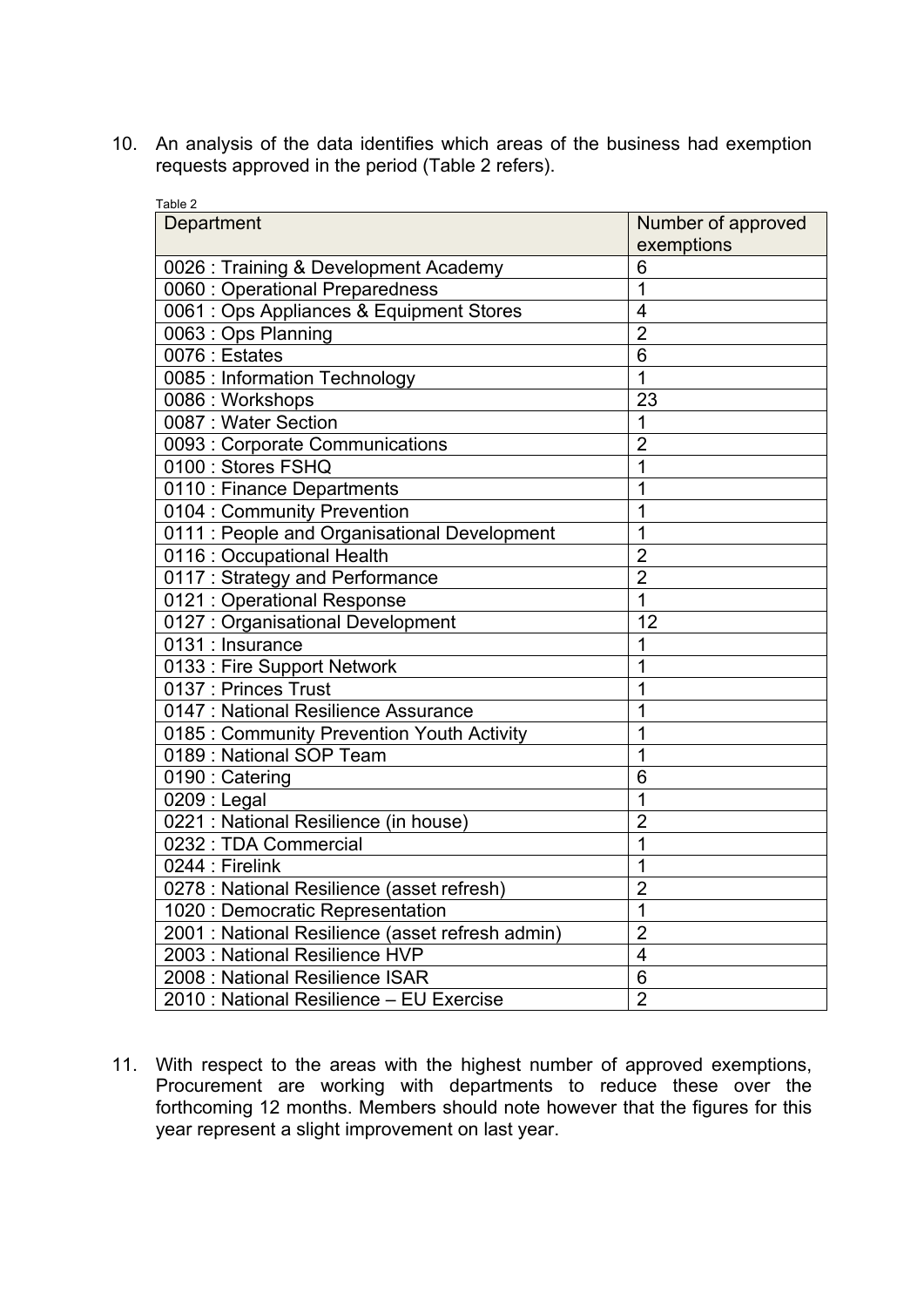- 12. Workshops have a particularly high number of approved exemptions for 16/17: Members can be reassured that a sourcing strategy and project timetable have already been devised to ensure this number is reduced in 17/18. This will be a phased project which will take account of the complexities of current stock holding arrangements, resource availability and the requirement to ensure the ability of Workshops to service vehicles is not compromised.
- 13. The Organisational Development Department also has a relatively high number of approved exemptions for the reporting period. This is in part because a new national framework contract for training has not yet been let, necessitating local arrangements to be put in place. Procurement are currently working with Organisational Development to tender for some training requirements. This will reduce the number of exemption requests in 17/18.

## **Equality and Diversity Implications**

14. No equality and diversity implications have been identified, therefore no Equality Impact Assessment has been completed.

## **Staff Implications**

15. There are no direct staff implications arising from this report.

### **Legal Implications**

16. Exemption requests may only be considered by Officers where it is allowed within the framework of the Authority's Constitution, the Public Contracts Regulations (2015) and European law (Public Contracts Directive 2014/24/EU).

## **Financial Implications & Value for Money**

- 17. There are no direct financial implications arising from this report. Officers scrutinise each exemption request before approval is given by the Head of Procurement, Director of Legal, Procurement and Democratic Services and a Principal Officer.
- 18. Section 3 of Contract Standing Orders state this approval must be given prior to any commitment being given by the Authority to any supplier, thereby safeguarding the Authority's monies.

## **Risk Management, Health & Safety, and Environmental Implications**

19. No risk management, health and safety or environmental implications have been identified.